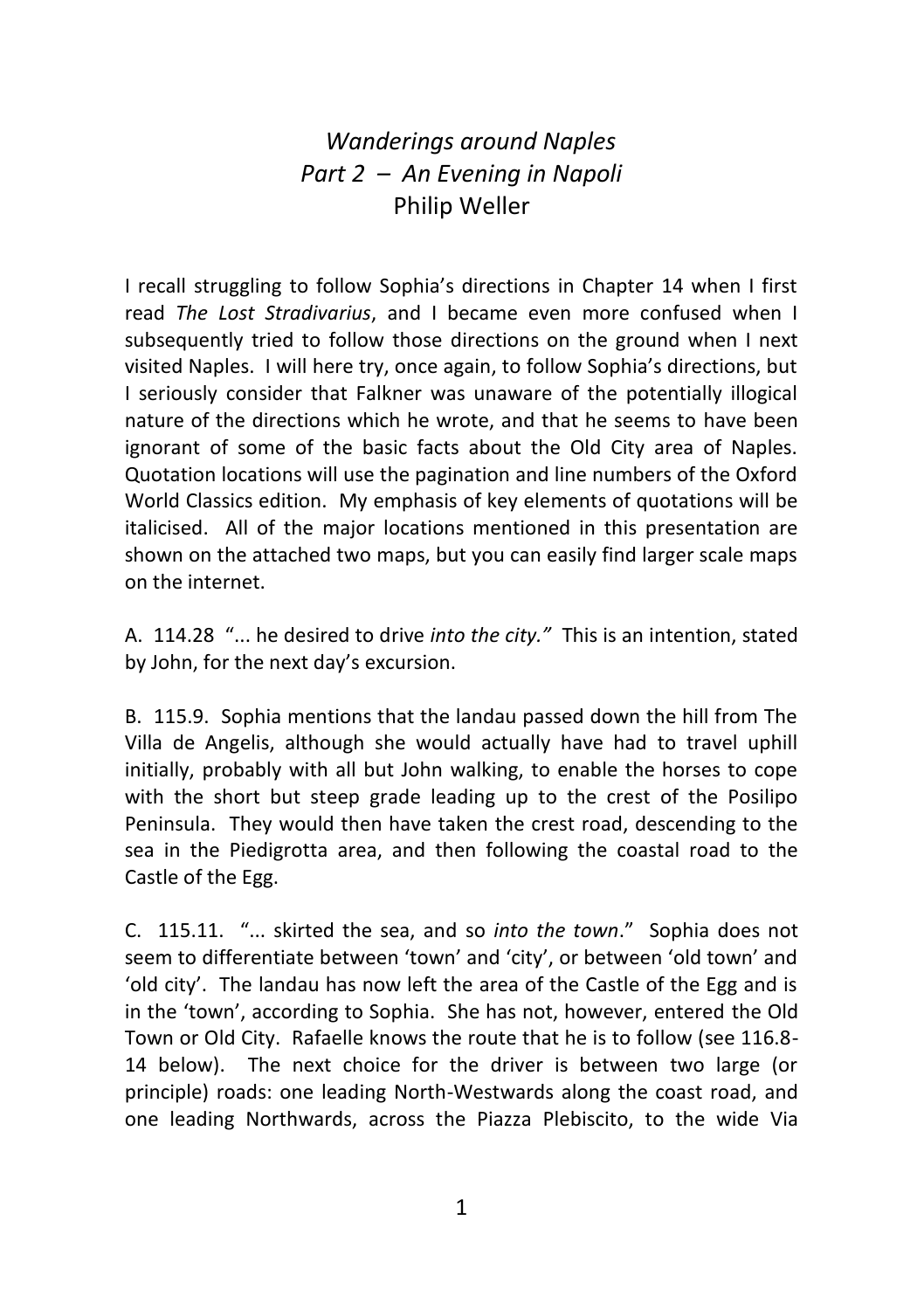Toledo. The coast road does not travel towards the Old City, but the Via Toledo does lead to a major junction which leads to the Old City.

D. 115.13. "... we were passing through one of the *principal streets* ..." The Via Toledo was, and still is, a principle street. It is a wide road, now lined with glamorous shops, and the area on the right of the road is an expensive, open area, with the attractive Galleria Umberto 1. The area to the left, however, is a major contrast to that on the right, as will be seen.

E. 115.29-31. Sophia then says that they "... had penetrated apparently *into the heart of the town* ...". It is not clear why the word 'apparently' is included, but what is clear is that Sophia really did not know her way around Naples. What is certain, to anyone with a basic knowledge of Napoli, is that they had not yet penetrated "...into *the heart of the town* ...". The term 'penetrated', however, is perfect for what the driver must have done. He must have turned left, through a narrow entrance in the Western wall of the Via Toledo, into a different world of squalor, hunger and danger. This was what is referred to as the Quartieri Spagnoli (Spanish Quarter) adjoining the Quartieri Montecalvario. The apartments and other buildings often rose five-storeys into the skies, and they were grouped extremely closely together, with only small gaps between groups of buildings, with extremely narrow roads between each block, and with the sun never reaching the ground in many areas. Maps show how closely the buildings were crowded, with the area looking, on a map, like a giant chessboard.

F. 115-116.29-31. Sophia emphasized the situation: "The streets grew narrower and more densely thronged; the houses were more dirty and tumble-down, and the appearance of the people themselves suggested that we had reached some of *the lower quarters of the city*." They had, indeed.

G. 116.5-8. Sophia writes: "Here we passed through a further network of small streets of the name of which I took no note, and found ourselves *at last* in a very dark and narrow lane called the *Via del Giardino*. The "... at last ..." makes it sound as if it was a long way to the house from within the Spanish Quarter, but the 'Via del Giardino' is in the middle level of the Quarter. It would also have been best for the landau to have stayed on the wide Via Toledo until they reached the entrance into the 'Via del Giardino'.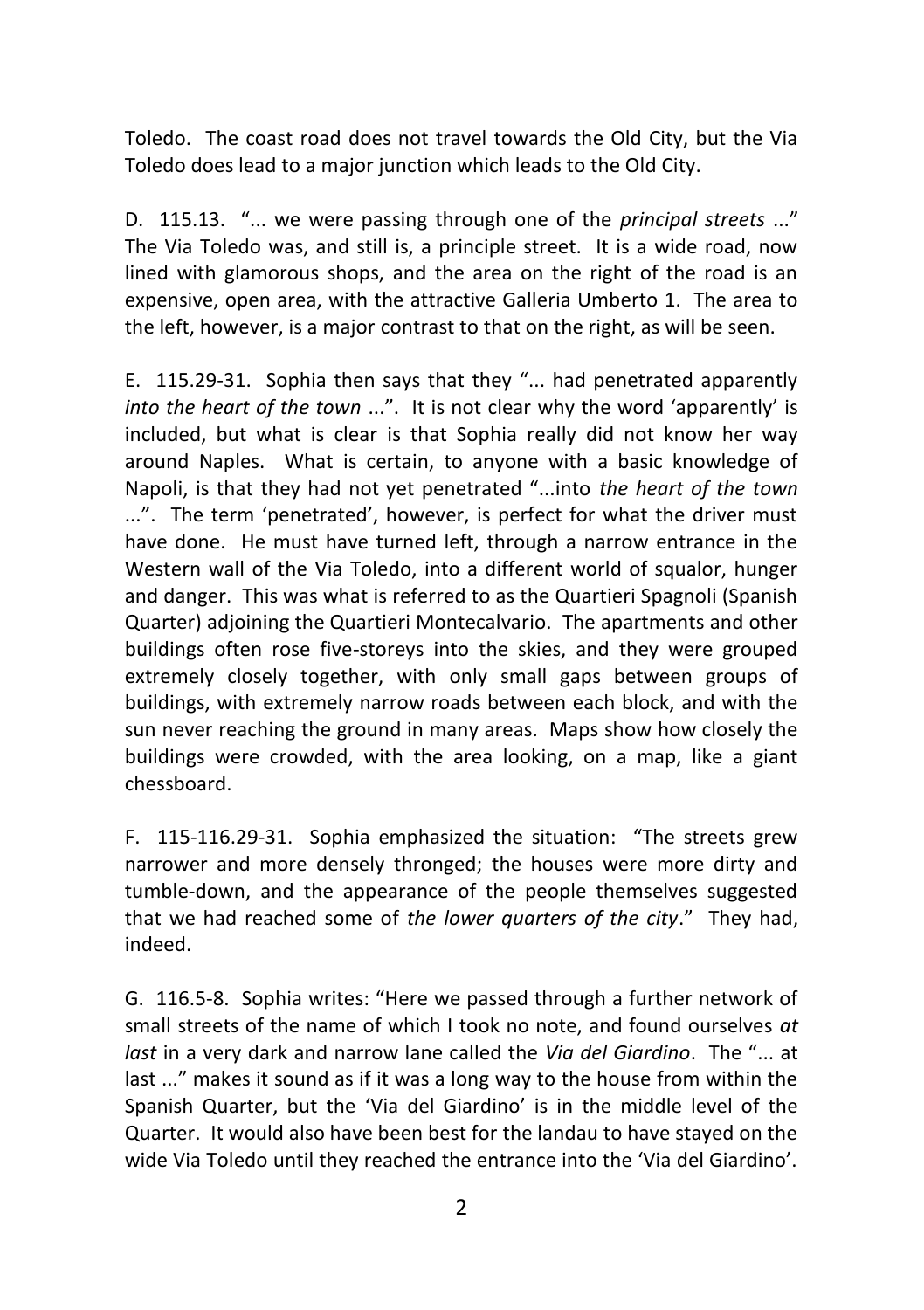Perhaps there was a good one-way system in the Spanish Quarter then, but I am sure that the Neapolitans of those days were no different to the Neapolitan drivers of today. The first time that I walked through the Spanish Quarter I was almost run down by a mounted Vespa driver at full revs, coming out of the shop where he had one-handedly collected his hot lunch! It is noted that the Oxford edition removes the above italicisation of *Via del Giardino* in the next paragraph.

H. 116.8. There has never been a lane or street called 'Via del Giardino' in Naples, but then the Italian 'Via' is a Florentine word, and the Neapolitan word for a narrow road or lane, 'Vico', predominates in Naples. As can be seen from the street sign below, there is a 'Vico Giardinetto' in the Montecalvario-Spanish Quarter, and I think that we can accept it as being Falkner's 'Via del Giardino', although there are no small gardens in the area. One thing that the area has excelled in is crime. Most modern tourist guides recommend that care should be taken in the area, especially at night time. At a higher level, the Camorra is extremely powerful in this part of Naples.



**The entrance to Vico Giardinetto, from Via Toledo is in the bottom-right square in the top left corner**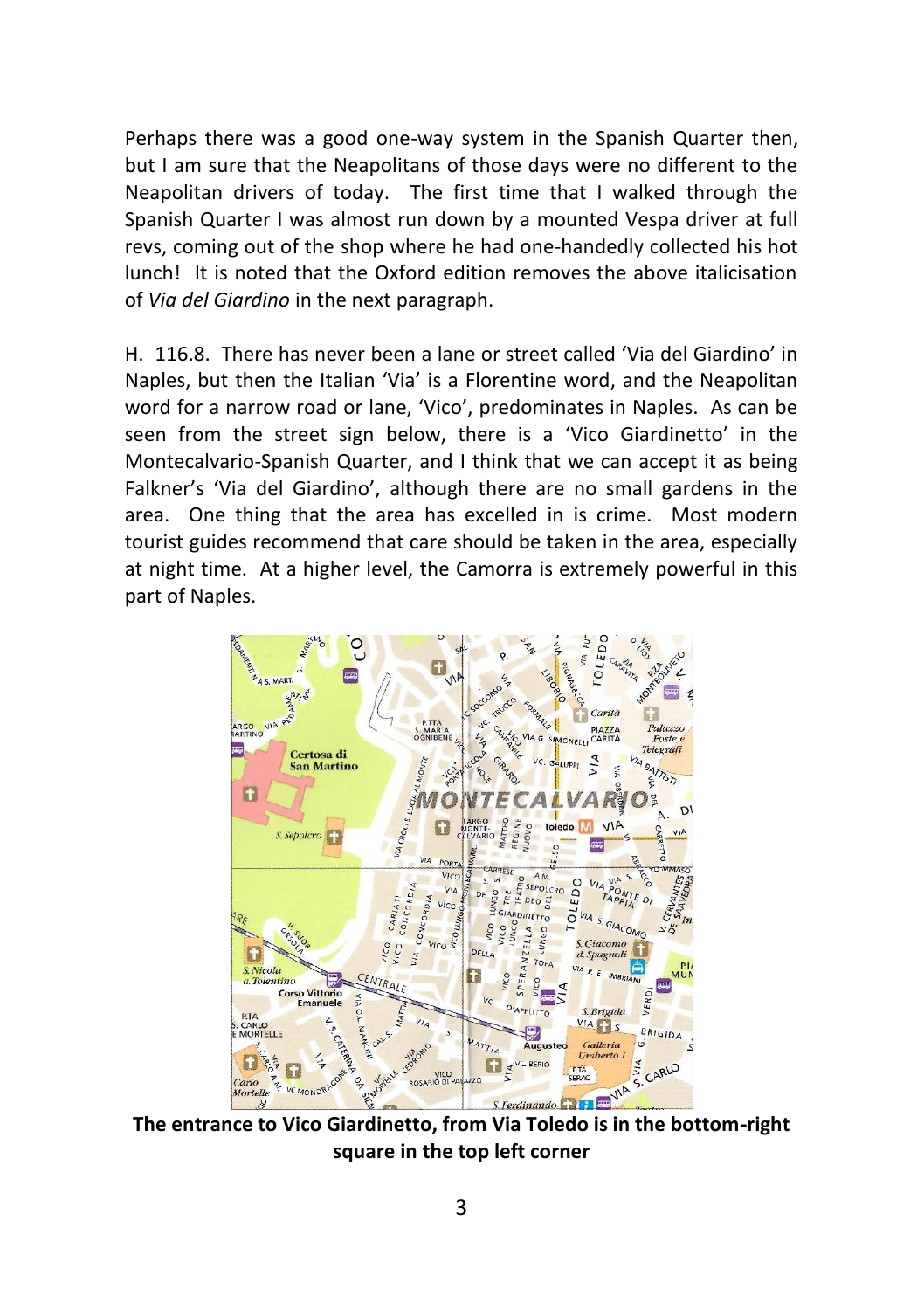There are no wide, two-storey buildings in the Vico Giardinetto, but there is a five-storey building with a wide, church-like door, which suggests that it was similar to that described by Sophia. You can "walk by stages" down the whole of Vico Giardinetto on Google Maps and make your choice. Just feed in "Vico Giardinetto Naples Italy". If you are not sure how to do this, just ask a loitering youff! It is well worth the effort, to see the 'real' place. Falkner would have been amazed.



## **A Parallel Examination**

The problem which Sophia has is that she does not know much about the huge differences which exist between different parts of Naples – old and new. Most of the English residents in Naples lived well away from the Old Town, ideally on the coast, like Falkner, E W Hornung, Norman Douglas and Oscar Wilde, with all four residing at the end of the Posilipo Peninsula. When Arthur Conan Doyle stayed with his brother-in-law in the villa where Falkner had lived, he found that none of the local Brits invited him to their homes. This was because the tyrannical Greek editor of *Il Corriere di Napoli*, Mathilde Serao, had mistaken Doyle for Wilde (the builds were similar), and the latter's decadent reputation was well-known.

*The Lost Stradivarius* works well for most of the time, in spite of Sophia's geographical errors, but some of the arcane and erudite references which Falkner makes towards the end of the book would certainly work better with awareness of the differences between Old City (Neapolis) and Victorian suburban life styles. I will, accordingly, give some information on the Old City.

The Old City is based on settlements created by the Greeks (accompanied by some Egyptians), and later by some Romans, on the three, major, nearparallel roads which head roughly from East to West, and which form the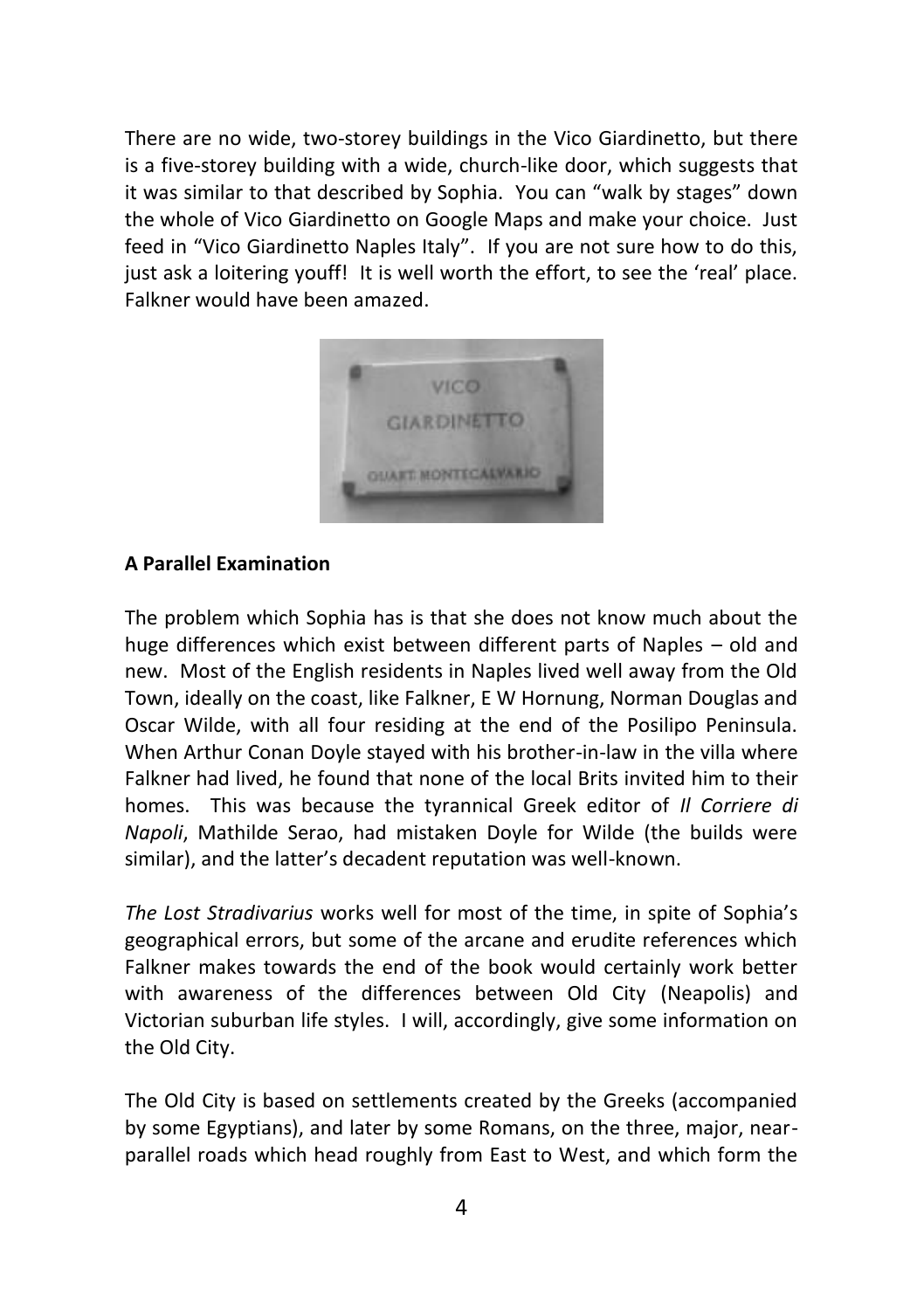basis of the Old City. Each of these three roads has a piazza with a tall spire, and they are known as the Votive Spires (or Plague Columns), and they were hoped to prevent further outbreaks of plague, like that of 1656. The Old City area is closed off in the East by the Corso Garibaldi and to the West by the Via Toledo. The main road is known as "Spaccanopoli", meaning "Napoli-Splitter", as it splits the area. That name is applied to the whole, straight, 1.25 miles length of this narrow road, but that road is itself divided into seven separate stretches, with each stretch having its own name. We will consider here only one small area: the Piazza San Domenico Maggiore (PSDM), with its wealth of historical interest, including famous churchmen, artists and murderers.



## **The Nilo Area**

Firstly, however, we will deal with the question of the centre of the Old City. It is about 120 yards from the PSDM, in the tiny Piazzetta Nilo, where there is a statue of a Nile river god which was brought to Napoli in the time of Nero, by a group of Alexandrians (see "P.TA NILO") on map. It is known, officially, as "Cuòrpo` e Napule" in Neapolitan ("The Body of Naples"). The river god disappeared for many centuries, but it was later found, albeit with no head (this was replaced). It was stolen again, recently, but the good old Carabiniere Art Squad found it in a shop in Austria!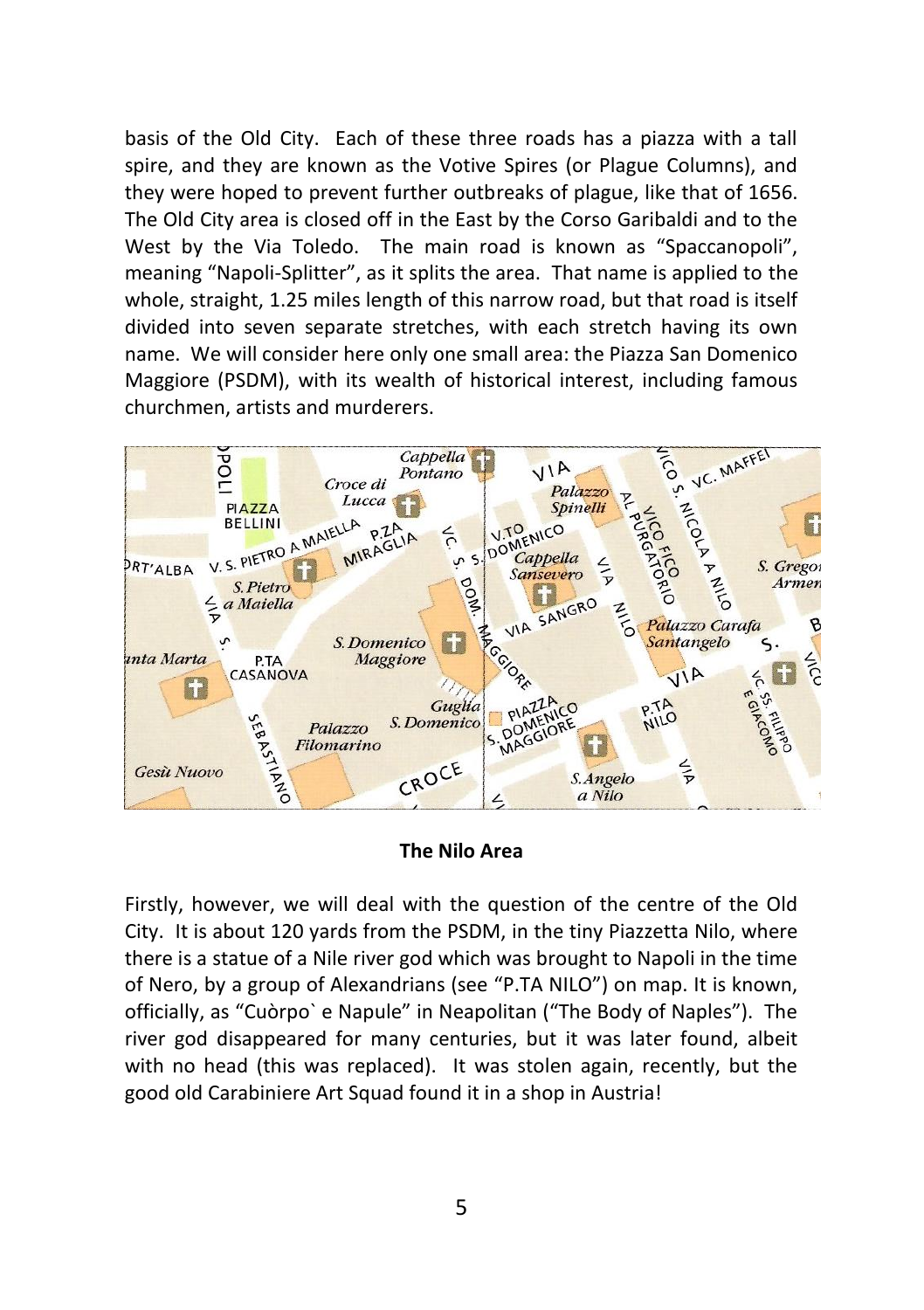

The PSDM is illustrated below, as seen from the Via Benedetto Croce (which is part of Spaccanopoli). You can find other photographs from different spots around the piazza, on Google maps, and some of them can be rotated through 360° and elevated. (see Note b).

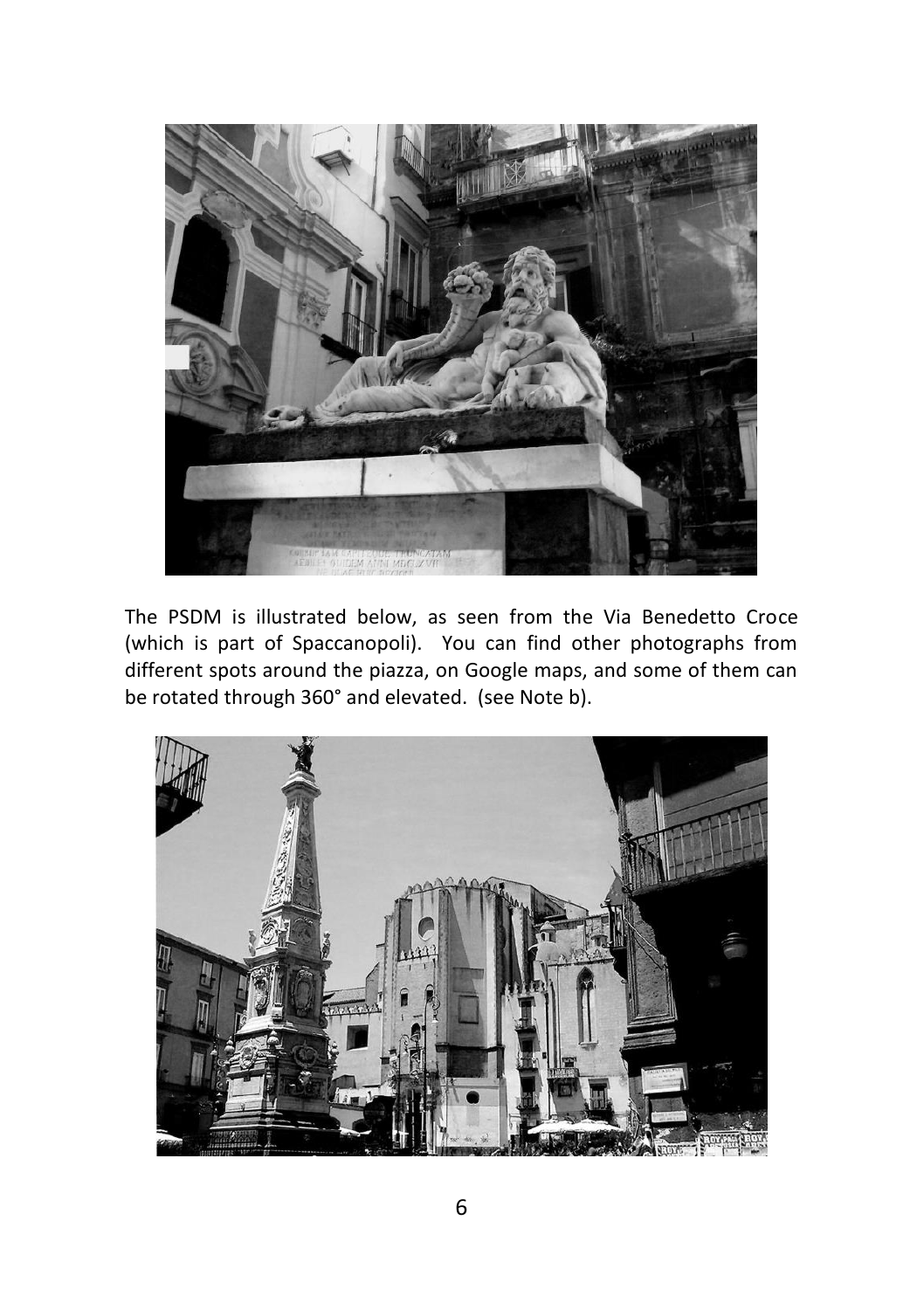1. The Spire is one of the three Votive Spires or Plague Columns. Construction started immediately after the 1656 Plague, but work was suspended in 1680. It was not completed until 1737 – this is Italy!

2. The bottom left building is the  $14<sup>th</sup>$  Century Palazzo Petrucci, which now contains private accommodation. Several rooms on the first floor (including a large music room), belong to the Neapolitan Crime Fiction Club ("The Pit and the Pendulum"). In 2006 Jane and I lectured in Naples on the occasion of this splendid club publishing the first Neapolitan translation of a Sherlock Holmes story, "The Red Circle", which involves Naples. There are four floors on this building, but there is a clear separate layer beyond the first floor, and the historians suggest that the only original element of the exterior is the huge entrance portal. Petrucci was decapitated for being on the wrong side during The Baron's Revolt in 1485.

3. The large building is the side of the San Domenico Maggiore. Amongst the luminaries who lived in the annexed monastery was St Thomas Aquinas, and my own hero and subject of study (via the late Umberto Eco, for whom I was asked to write a chapter of a book to commemorate his 70th birthday), Giordano Bruno. My love of Italian scholarship grows with such gestures as when a new bookshop was opened in Rome, next to the statue marking the spot where Bruno was 'incinerated', the owners chose the name of 'Fahrenheit 451' for the shop!

4. The right, lower corner building is the Palazzo Sangro di Sansevero. In 1590, Prince Carlo Gesualdo killed his wife, Maria d'Avolos, and her young lover, Don Fabrizio Carafa. Tradition says that the ghost of Maria haunts the Palace. The portal of the house is highly ornate, and I must try to get a good print of the family crest, to compare with that of Adrian Temple.

5. Between the church and the Palazzo Sangro di Sansevero, there is a narrow passage which leads to the Chapel of Santo Maria della Pietà. It houses the famous Veiled Christ, sculpted by Giuseppe Sanmartino, which is, alone, worth travelling to Naples to see. Many theories have been generated as to how the sculptor produced the effect whereby the viewer seems to be able to see the stone veils around Christ's body. Sanmartino has been accused of selling his soul to the Devil in exchange for the secret, and he is sometimes referred to as being the Wizard in the area of the island of la Gaiola at the end of the Posilipo Peninsula.